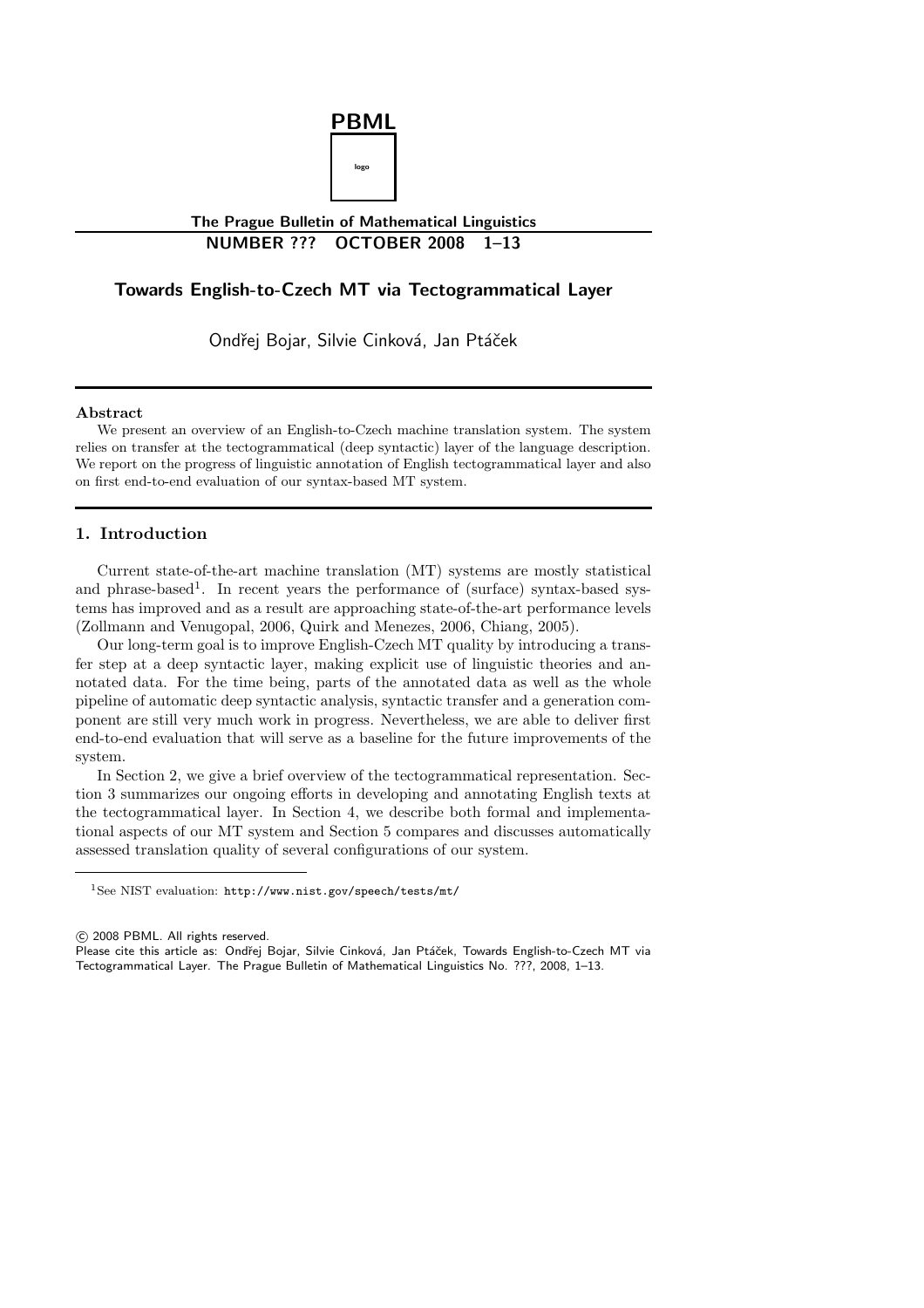## **2. Overview of the Tectogrammatical Representation**

#### **2.1. Functional Generative Description and Treebank Annotation**

The tectogrammatical language representation is an implementation of the Functional Generative Description (FGD, Sgall, Hajičová, and Panevová (1986)). FGD has been implemented in treebank annotations. The Prague Dependency Treebank (PDT 2.0, Hajič et al. (2006)) consists of three interlinked annotation layers, corresponding to the three FGD-original levels: the morphological layer (m-layer; 2 million words), the analytical layer (a-layer, describing the surface syntax; 1.5 million words) and the tectogrammatical layer (t-layer; 0.8 million words).

The FGD as well as the treebank annotation focus on the tectogrammatical language (t-) level. Being a transition between syntax and semantics (sometimes also referred to as *underlying syntax/deep syntax* ), the tectogrammatical language level captures the linguistic meaning of each sentence, describing mutual syntactic and semantic relations between the respective words in a sentence, including those of coreference and topic-focus articulation in a broader context scope. FGD has a strong valency theory (Panevová, 1980, Panevová, 1974, Panevová, 1975). The valency theory of FGD assigns valency frames to verbs, nouns, adjectives and certain types of adverbs, assigning semantic roles to their complementations.

### **2.2. Trees, Nodes and Edges**

In the treebank annotation, every sentence is represented as a rooted dependency tree with labeled nodes and edges. The tree reflects the underlying (deep) structure of the sentence. Several types of edges specify whether the relation between two nodes is a dependency relation or not (e.g. the relation between the sentence predicate and an interjection or a disjunct is not that of dependency, although the predicate and the other node are connected by an edge).

Unlike the surface-syntax representation (a-layer), only autosemantic words<sup>2</sup> have their own nodes in the tectogrammatical tree structures. Function words like auxiliaries, subordinating conjunctions and prepositions as well as several cognitive, syntactic and morphological categories are attached to the respective nodes as a set of attribute-value pairs. The presence or absence of an attribute in a given node is determined by its node type.

<sup>2</sup>Several artificially generated complementary nodes for coordination, apposition, reciprocity, etc., and the technical root node also have their own t-nodes, although they do not necessarily have a corresponding node in the surface structure.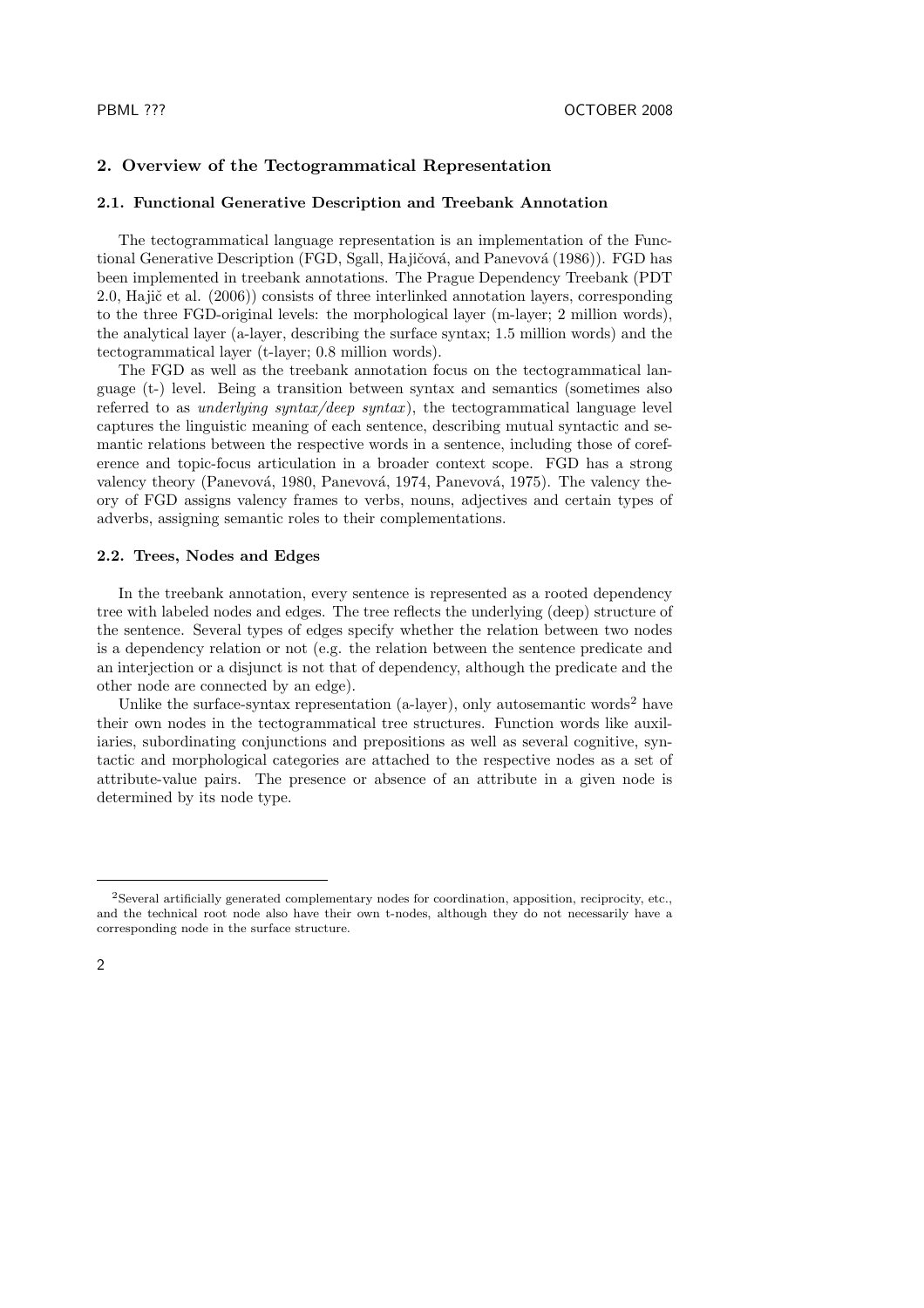O. Bojar, S. Cinková, J. Ptáček Towards E→C MT via Tectogrammatical Layer (1–13)

# **2.3. Valency**

Each occurrence of a part of speech that is considered to have valency is assigned a valency frame from a valency lexicon, interlinked with the data<sup>3</sup>. Obligatory complementations that are not present in the surface representation of the sentence get their tectogrammatical representations by means of artificially added nodes. These nodes specify whether the missing information can be retrieved from the context (anaphora/cataphora, textual ellipsis) or whether it is only implied by common knowledge.

### **2.4. Machine Translation via Tectogrammatical Layer**



*Figure 1. MT via tectogrammatical annotation.*

Figure 1 illustrates the big picture of our MT system. The rationale to introduce additional layers of formal language description is to bring the source and target language closer to each other (see Figure 2). If the layers are designed appropriately, the transfer step will be easier to implement because (among others):

- t-structures exhibit less divergences, fewer structural changes will be needed in the transfer step.
- t-nodes correspond to autosemantic words only, all auxiliary words are identified in the source language and generated in the target language using language-dependent grammatical rules between t- and a- layers.
- t-nodes contain word lemmas, the whole morphological complexity of either of the languages is handled between m- and a- layers.
- t-layer abstracts away word-order issues, explicitly encoding topic-focus articulation (given/new) in node order.

3

<sup>3</sup>This is restricted to verbs and certain types of nouns in the current annotation.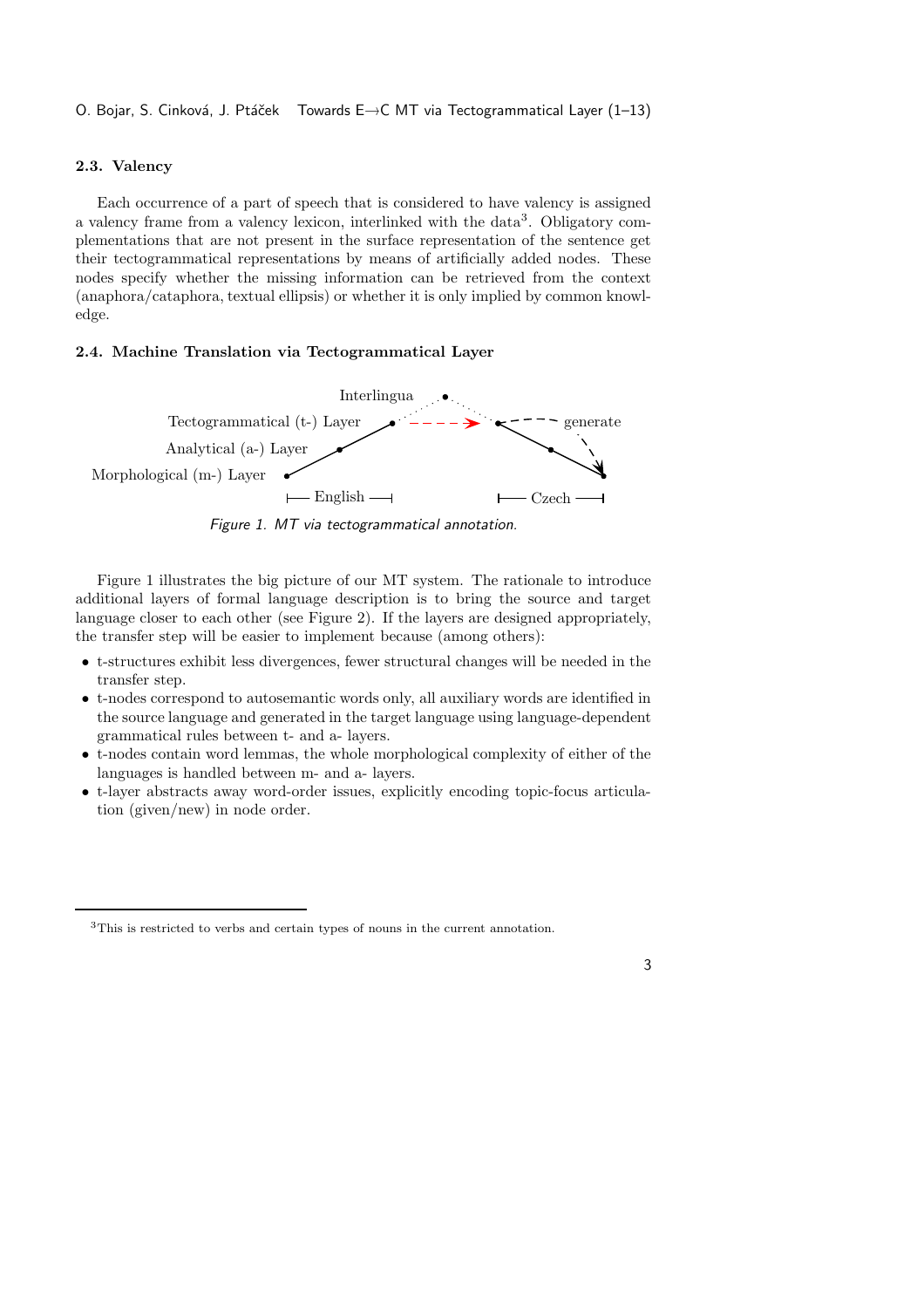

*Figure 2. A pair of English and Czech t-trees of the same sentence.*

# **3. English Tectogrammatical Layer: Ongoing Work**

# **3.1. Prague Czech-English Dependency Treebank**

The tectogrammatical representation remains in many concrete annotation decisions language-specific. Though, its basic concepts are believed to be applicable to most languages. To prove this assumption, a parallel Czech-English treebank is being built. The Prague Czech-English Dependency Treebank (PCEDT 2.0) is based on PCEDT 1.0 (Cuřín et al., 2004), which comprises the Penn Treebank II - Wall Street Journal section (Marcus et al., 1994) converted into dependency trees on the a-layer, and a corpus of its Czech translations, parsed in the same way as PDT 1.0 (Hajič et al., 2001) was. As PDT 2.0 came into existence, the parallel texts were re-parsed to comply with the new format of PDT 2.0, and manual annotation of the automatically pre-processed t-layer trees was launched for both languages.

# **3.2. Prague English Dependency Treebank**

The English counterpart (referred to as the Prague English Dependency Treebank, PEDT) comprises approx. 50 000 dependency trees, which have been obtained by an automatic conversion of the original Penn Treebank II constituency trees into FGDcompliant a-layer trees. These a-layer trees have been automatically converted into t-layer trees. EngVallex (Cinková, 2006), a valency lexicon of verbs contained in PTB-WSJ, was obtained by a semi-automatic conversion of the PropBank-Lexicon (Palmer, Gildea, and Kingsbury, 2005, Palmer et al., 2004) into an FGD-compliant valency lexicon (following the structure of the Czech PDT-Vallex (Hajič et al., 2003)) and its manual adjustment.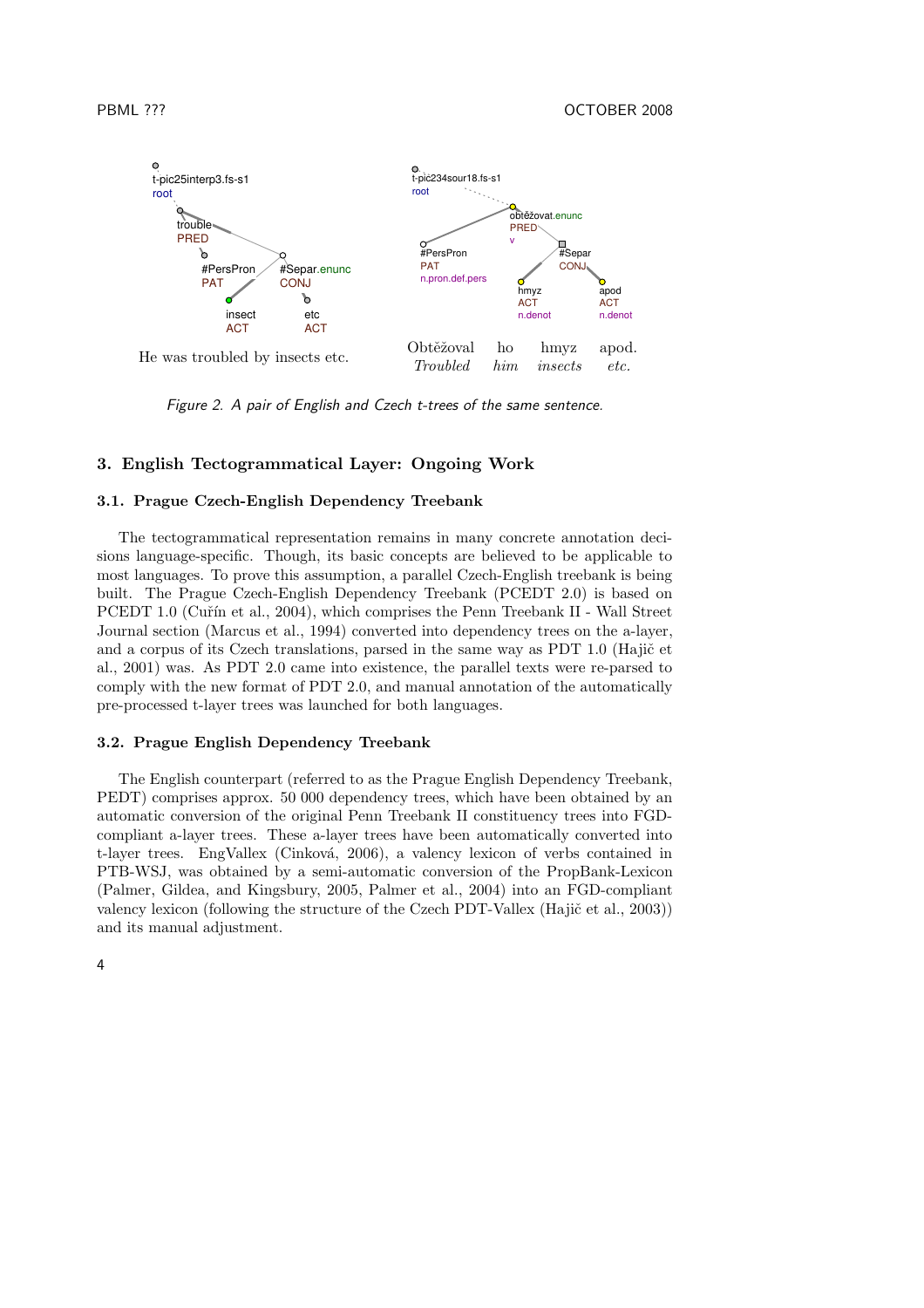# **3.3. Annotation Manual**

Three annotators and a coordinator have been working on the adaptation of the Czech annotation guidelines into English. An annotation manual for the English tectogrammatical representation was released (Cinková et al., 2006)<sup>4</sup>. So far, the annotation has concentrated on the following issues:

1. correct tree structure, including but not limited to:

- (a) rules for coordination, apposition, parenthesis
- (b) some specific constructions like comparison, restriction, consecutive clauses with quantifiers etc.
- (c) determination of function words
- 2. assigning and completing valency frames in verbs
- 3. correct semantic labels (functors) in nodes
- 4. correct t-lemmas
- 5. correct links to a-layer

The following issues have been left aside for the moment:

- 1. coreference
- 2. topic-focus articulation
- 3. more fine-grained attributes in nodes (subfunctors, grammatemes)

## **3.4. Annotation Process**

Three Czech annotators had first been trained in the Czech annotation and their proficiency in English had been checked before entering the English annotation. The annotation tool TrEd<sup>5</sup>, used in the Czech annotation, was adopted to the specific features of the English annotation. Later on, the two configurations were re-unified to make it possible for the annotators to switch languages without having to learn two different ways of annotation with TrEd. This preparatory stage lasted from spring to fall 2006. The actual annotation was launched in September 2006.

The annotators are supposed to deliver 500 trees per month including the test files for agreement measurements, which should ensure about one half of PTB-WSJ to be manually annotated by 2008. Being slightly behind the schedule, we appointed and trained another annotator. Simultaneously, special attention is being paid to tree pre-processing in order to decrease the extent of the manual annotation work. As the annotation manual has become quite stable now it is possible to formulate additional rules for the conversion of the original constituency trees into tectogrammatical trees, exploiting the rich original linguistic markup of PTB-WSJ in more depth than done so far, e.g. regarding cleft sentences and verb control.

<sup>4</sup>http://ufal.mff.cuni.cz/~cinkova/TR\_En.pdf

<sup>5</sup>http://ufal.mff.cuni.cz/pdt2.0/doc/tools/tred/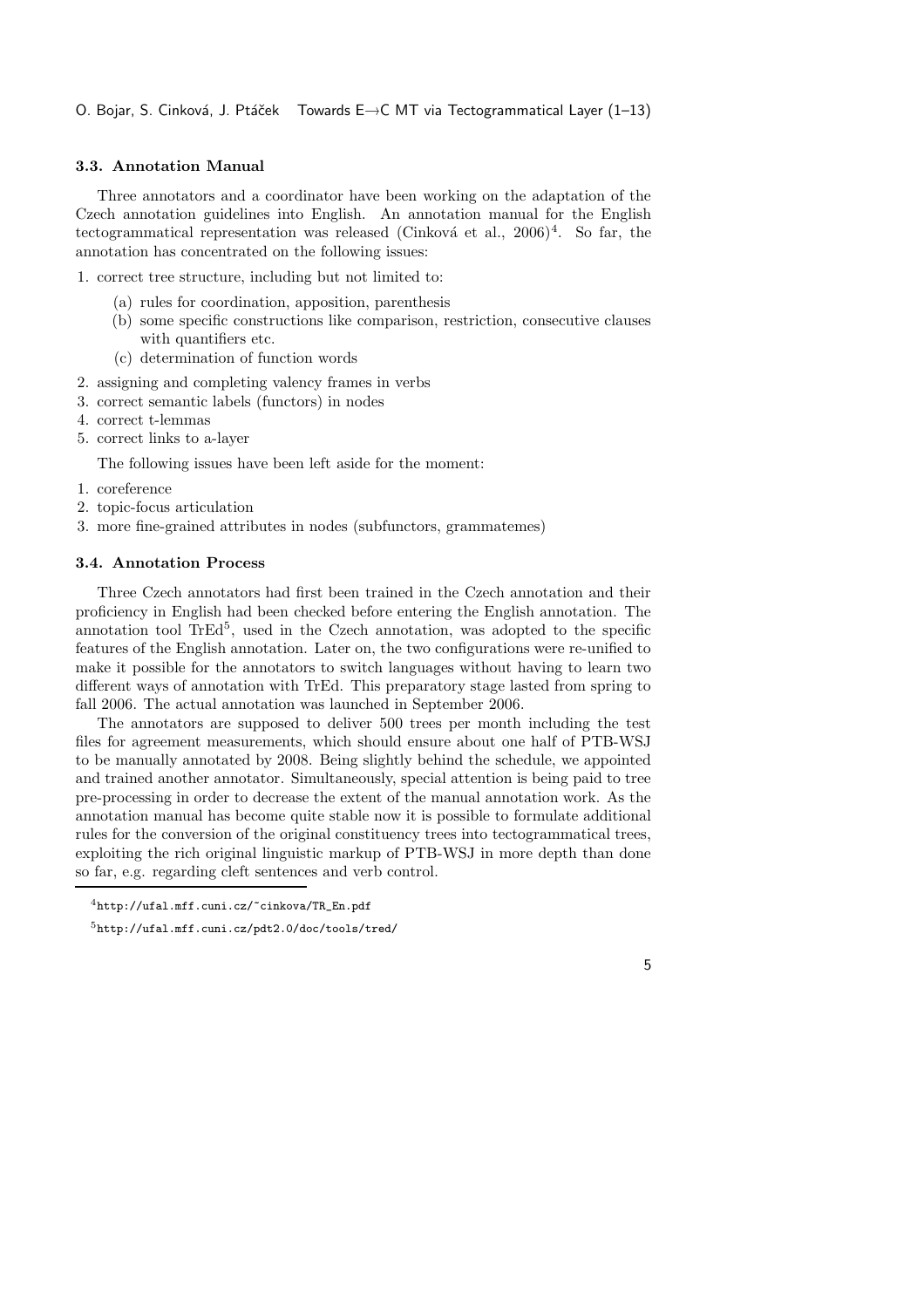# **4. Tree-to-tree Transfer**

# **4.1. Synchronous Tree Substitution Grammars**

Synchronous Tree Substitution Grammars (STSG) were introduced by Hajič et al. (2002) and later formalized by various authors. The exact definitions we use are summarized in Bojar and Čmejrek (2007). STSG capture the basic assumption of syntax-based MT that a valid translation of an input sentence can be obtained by local structural changes of the input syntactic tree (and translation of node labels). Some training sentences may violate this assumption because human translators do not always produce literal translations but we are free to ignore such sentences.



*Figure 3. A sample pair of analytical trees synchronously decomposed into treelets.*

As illustrated in Figure 3, STSG describe the tree transformation process using the basic unit of *treelet pair*. Both source and target trees are decomposed into treelets that fit together. Each treelet can be considered as representing the minimum translation unit. A treelet pair such as depicted in Figure 4 represents the structural and lexical



*Figure 4. A sample analytical treelet pair.*

changes necessary to transfer local context of a source tree into a target tree.

Each node in a treelet is either *internal* ( $\bullet$ , constitutes treelet internal structure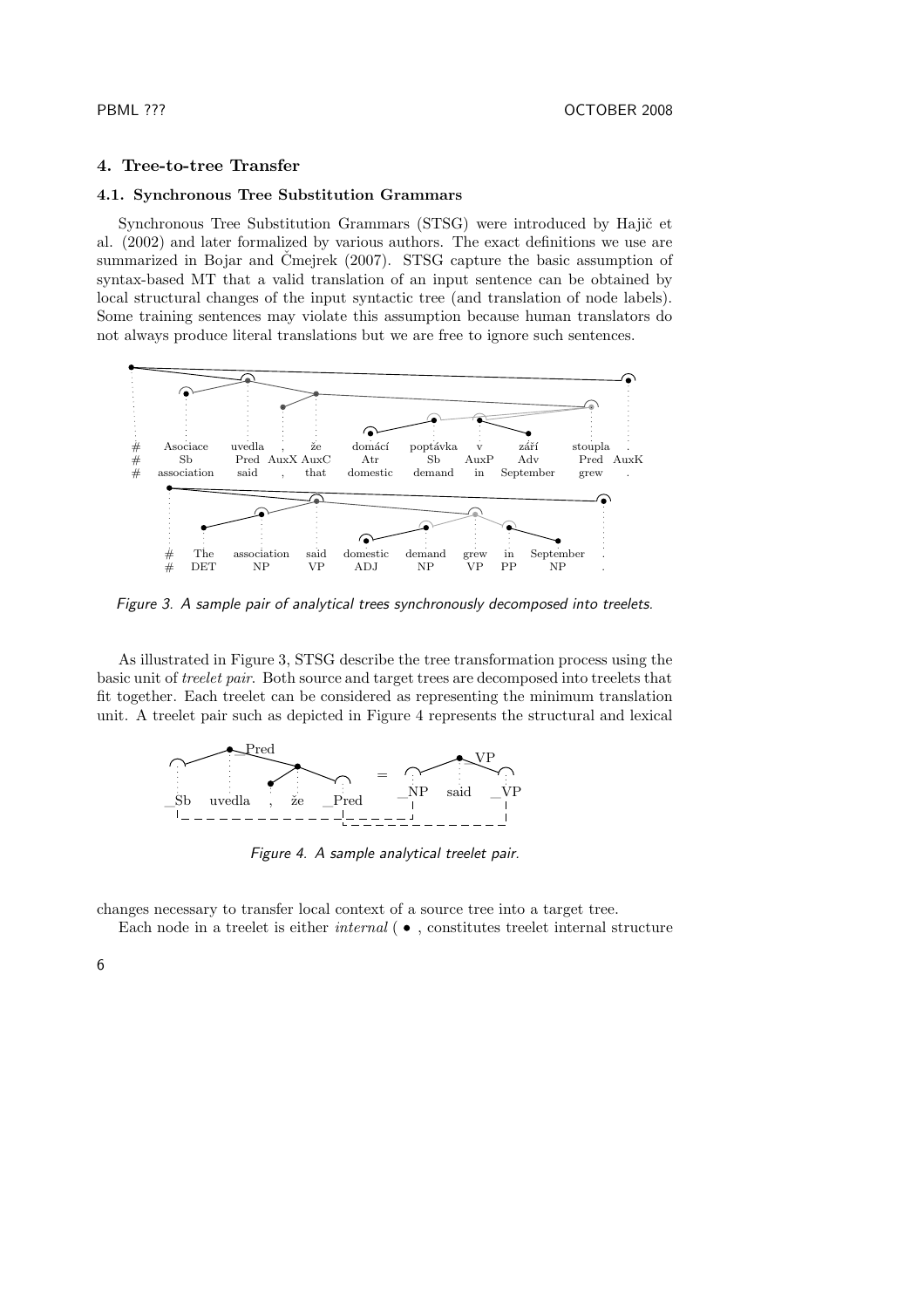and carries a lexical item) or *frontier*  $(\bigcap$ , represents an open slot for attaching another treelet). Frontier nodes are labelled with *state labels* (such as "\_Sb" or "\_NP"), as is the root of each treelet. A treelet can be attached at a frontier node only if its root state matches the state of the frontier.

A *treelet pair* (i.e. a *rule* in the synchronous grammar) describes also the *mapping* of the frontier nodes. A pair of treelets is always attached synchronously at a pair of matching frontier nodes.

Depending on our needs, we can encode ordering of nodes as part of each treelet. If only local ordering is used (i.e. we record the position of a parent node among its sons), the output tree will be always projective. If we record global ordering of all nodes in a treelet, the final output tree may contain non-projectivities introduced by non-projective treelets (the attaching operation itself is assumed to be projective).

STSG is generic enough to be employed at or across various layers of annotation (e.g. English t-tree to Czech t-tree or English a-tree to Czech a-tree). Our primary goal is to perform transfer at the tectogrammatical layer.

#### **4.2. STSG Decoder**

The task of STSG "decoder" is to find the most likely target tree, given a source tree and a dictionary of treelet pairs.

Our current version of the decoder considers all possible decompositions of input tree. We traverse the input tree top-down, using the dictionary of treelet pairs to produce the output tree by attaching corresponding right hand treelets to open frontiers. Another option is to traverse the tree in bottom-up fashion in a parsing-like algorithm, as sketched in Čmejrek (2006).

The research prototype of the transfer system can be obtained at the following URL: http://ufal.mff.cuni.cz/euromatrix/

### **4.3. Estimating STSG Model Parameters**

Bojar and Čmejrek (2007) provides formal details and expectationmaximization algorithms for training STSG using a parallel treebank. Considerations and experiments with this alignment system reported in Bojar, Janíček, and Týnovský (2008) unfortunately reveal serious problems with scalability of the system to moderately sized parallel corpora. If all possible decompositions of trees to treelets are taken into account, the lexicon of extracted treelet pairs is too big to fit in memory. If the extracted rules are heuristically pruned based on word-to-word alignment, memory requirements significantly decrease but so does the coverage of the rules: many tree pairs in the training data become unreachable using the lexicon of treelet pairs that survived the pruning. A plausible balance between the detail and coverage of the treelet pairs is still to be searched for. Ultimately, we may need to resort to a twophase approach of preliminary alignment using very coarse-grained information from

7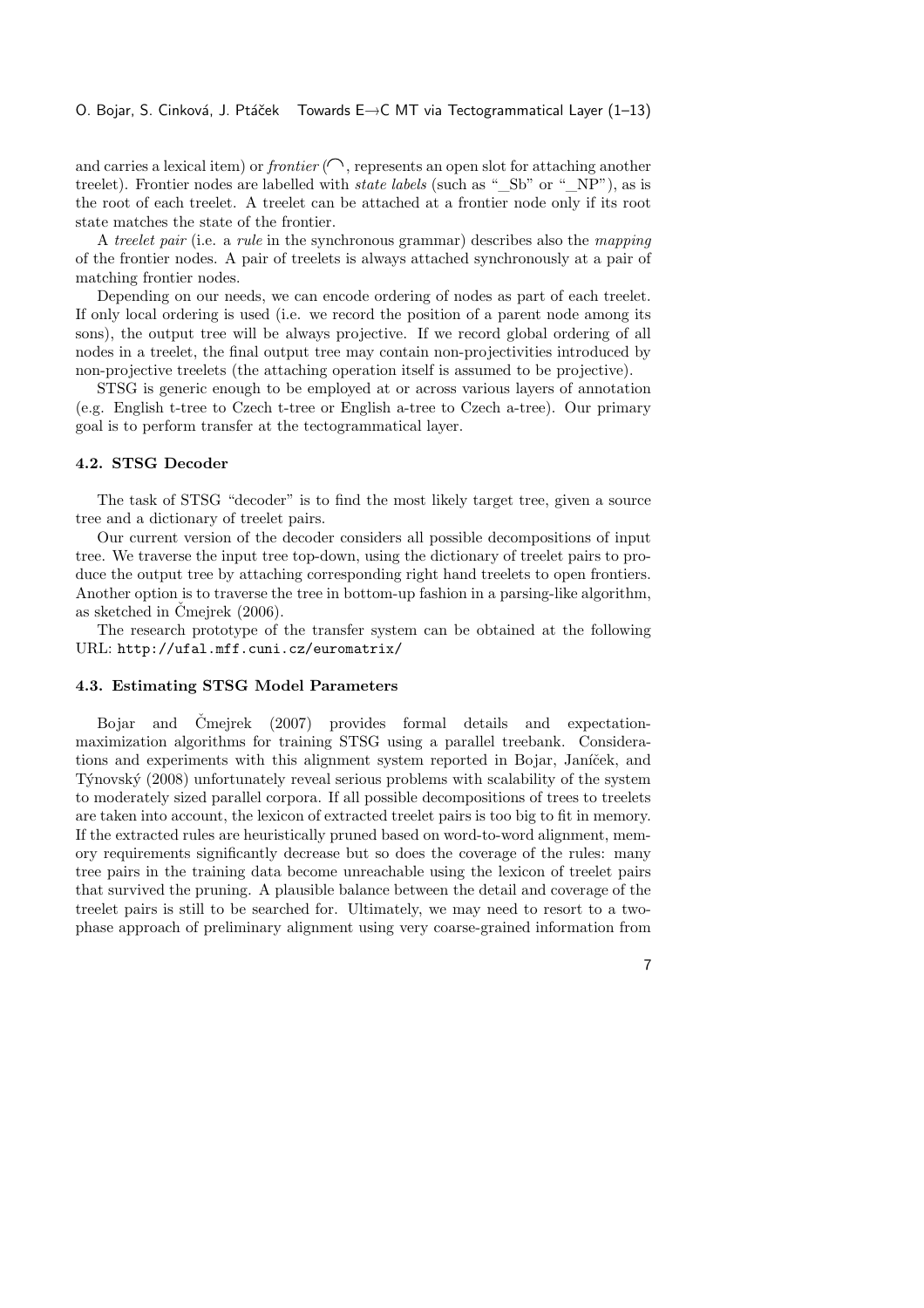the trees (to avoid excessive number of distinct treelets in the beginning) followed by the selection of a single best choice from the set of preliminary alignments using more details from the data.

For the time being we restrict our training method to a heuristic based on GIZA++ (Och and Ney, 2000) word alignments. For each tree pair in the training data, we first read off the sequence of node labels and use GIZA++ tool to extract a possibly N-N node-to-node-alignment. Then we extract all treelet pairs from each aligned tree pair such that all the following conditions are satisfied:

- each treelet may contain at most 5 internal and at most 7 frontier nodes (the limits are fairly arbitrary),
- each internal node of each treelet, if aligned at all, must be aligned to a node in the other treelet,
- the mapping of frontier nodes has to be a subset of the node-alignment,
- each treelet must satisfy STSG property: if a node in the source tree is used as an internal node of the treelet, all immediate dependents of the node have to be included in the treelet as well (either as frontier or internal nodes). In other words, we assume no tree adjuction operation was necessary to construct the training sentence.

All extracted treelet pairs and basic co-occurrence statistics constitute our "translation table".

# **4.4. Methods of Back-off**

As expected, and also pointed out by Čmejrek (2006), the additional structural information boosts data-sparseness problem. Many source treelets in the test corpus were never seen in our training data. To tackle the problem, our decoder utilizes a sequence of back-off models, i.e. a sequence of several translation tables where each subsequent table is based on less fine-grained description of the input tree.

Given a source treelet, we first search an "exact-match" translation table. If no translation candidate can be found, we disregard some of the detailed node attributes (such as verbal tense etc.) in the source treelet and search correspondingly reduced translation table. We also experiment with an alternative direction of source treelet simplification: we keep the full detail of internal nodes but remove all frontier nodes. When a target treelet is found (with no frontier nodes, because the source treelet we searched for had no frontier nodes either), we insert the original number of frontier nodes on the fly, guessing both their position in the treelet and their label using simple local statistics. As a last resort back-off, we keep the internal nodes in the source treelet untranslated and just guess target-side labels of all frontiers. The order and level of detail of the back-off methods is fixed but easily customizable in a configuration file.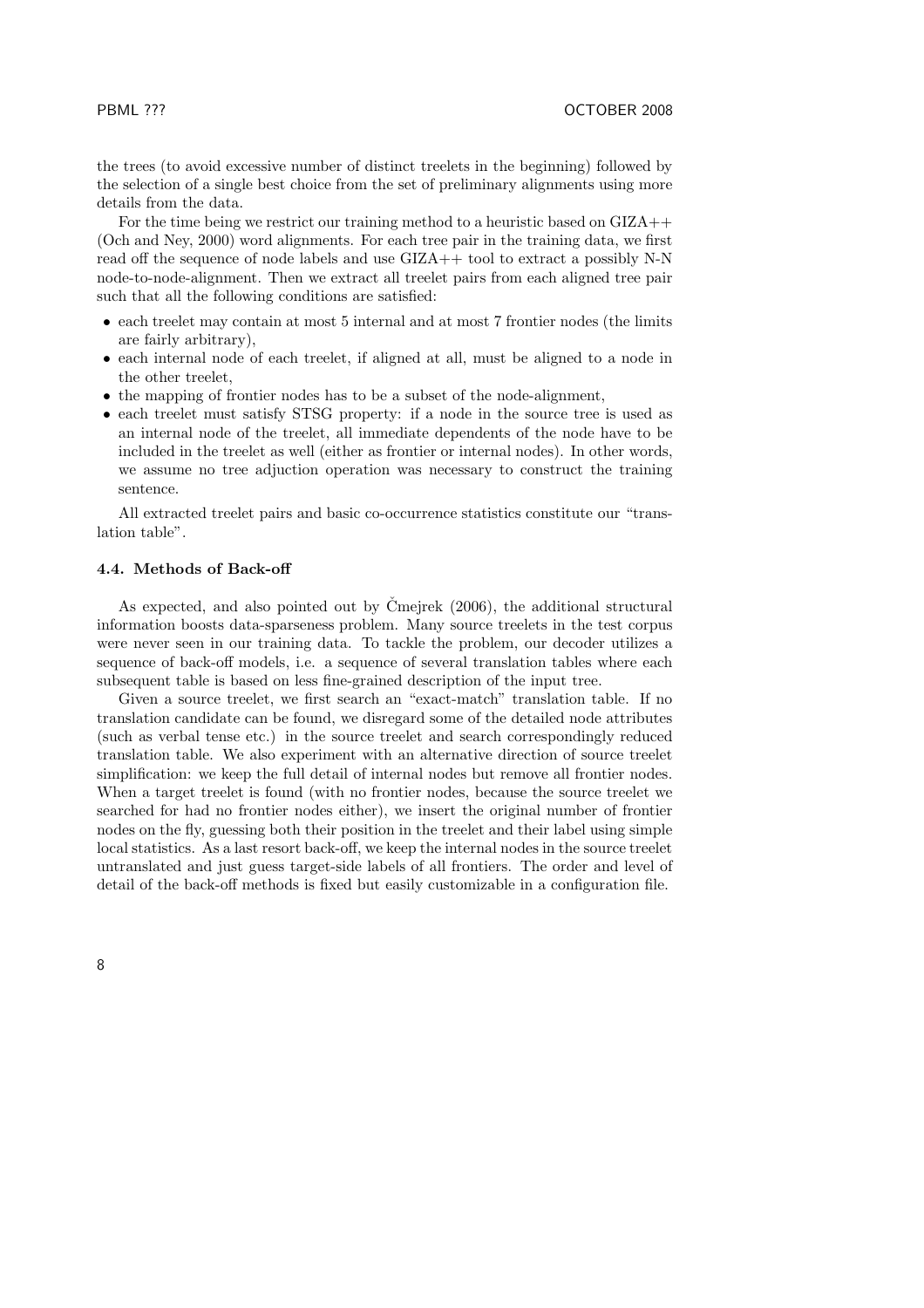#### **4.5. Generating Surface from Czech Tectogrammatical Trees**

The purpose of the generation component is to express the meaning given by the target t-tree in a sentence of target language. In the terms of Figure 1, our objective is the transition given by the right side of the translation triangle.

We decompose the generation into sequence of seven linguistically motivated steps: Formeme Selection, Agreement, Adding Functional Words (prepositions, subordinating conjunctions and other auxiliaries), Inflexion, Word Order, Punctuation and Vocalization. During each step the input t-tree is gradually changing - new node attributes and/or new nodes are added. After the last step, the nodes are ordered appropriately and each node bears a computed word form. The resulting sentence is then simply obtained by concatenation.

The Formeme Selection phase is where the syntactic shape of the final sentence is grounded. The input t-tree is traversed in depth-first fashion and a suitable morphosyntactic (surface) form is selected for each node. From the full repertoire of surface forms available in Czech language, a subset was selected and is implemented in the generator. Surface forms are identified in the system by a distinguishable label, which we call *formeme*. The formeme is stored as an attribute of a t-node once particular surface realization is picked out. Possible formeme values are for instance: simple case *gen* (genitive case), prepositional case *pod+7* (preposition *pod/under* and instrumental case), *adj* (syntactic adjective), *že+v-fin* (subordinating clause introduced with subordinating conjunction *že*), etc.

Surface forms suitable for a particular t-node are restricted both by syntax and semantics. The syntactic nature is given by the governor's and its own part of speech. As far as semantics is concerned, a particular choice of meaning-bearing preposition or subordinate conjunction is determined by a attribute of t-node called functor. Additional constraints can also be specified in a valency frame of t-node's governor; the frame is picked up from a valency dictionary. The six remaining steps of generation procedure materialize the syntactic and morphological aspects prescribed by the formeme.

Computation of word forms is accomplished using morphological tools by Hajič (2004). Vocalization rules specifying whether to append a vowel *-e/-u* to selected prepositions for easier pronunciation are based on Petkevič (1995). A detailed description of the generation component is given in (Ptáček and Žabokrtský, 2006).

### **5. Experimental Results**

Table 1 reports the BLEU (Papineni et al., 2002) scores of several configurations of our system. For the purposes of comparison with a phrase based system tuned for English-to-Czech, we train and test our system on the News Commentary corpus as available for the ACL 2007 workshop on machine translation  $(WMT)^6$ . We report

<sup>6</sup>http://www.statmt.org/wmt07/

<sup>9</sup>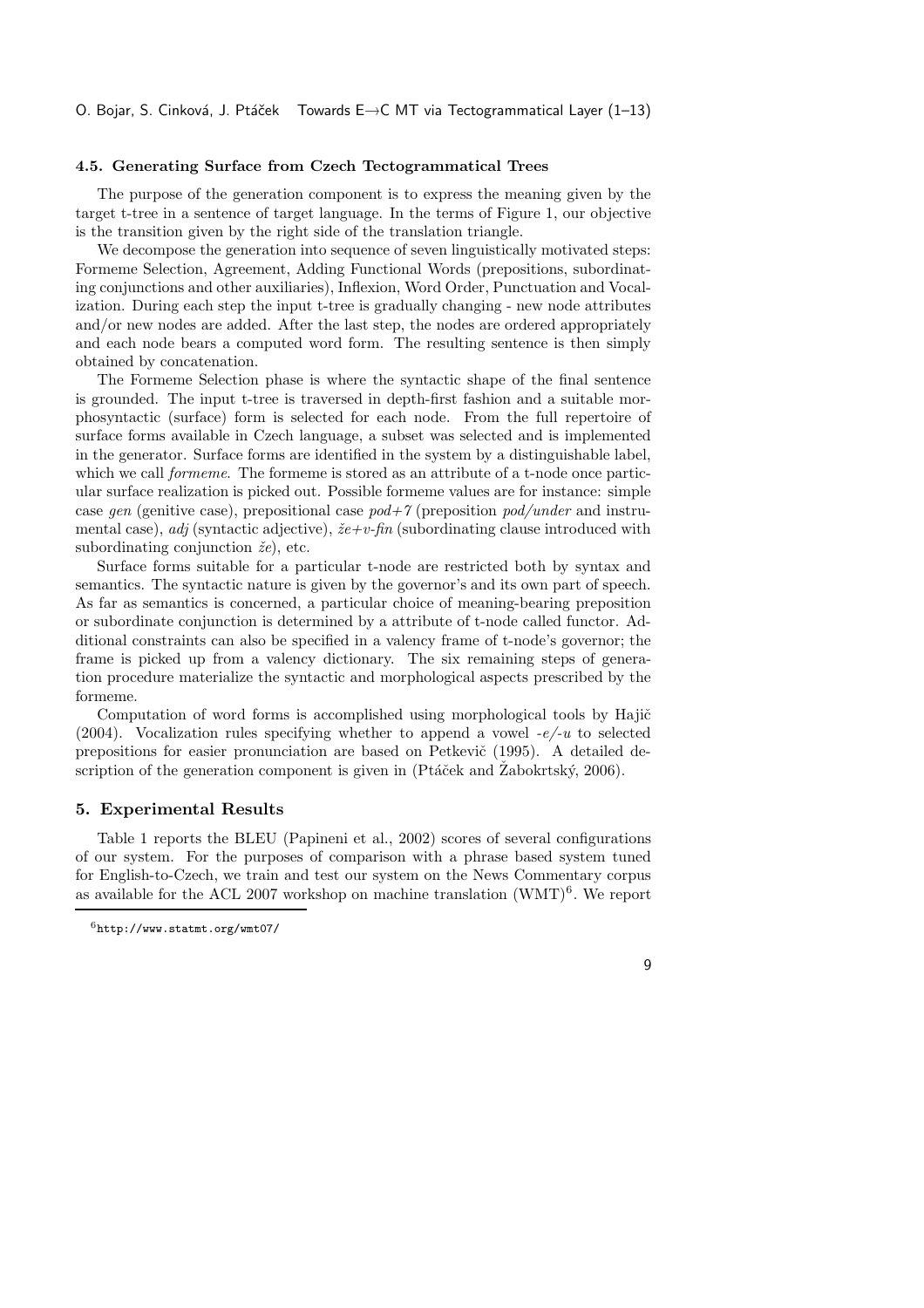single-reference lowercased BLEU.<sup>7</sup>

The values in column Generation indicate how strongly is the final production of string of words driven by an n-gram language model (LM). For phrase-based approaches, LM is a vital component. For our transfer to Czech a-layer, our decoder uses LM to score partial trees when enough consecutive internal nodes have been established. The generation component described in Section 4.5 employs no LM and has no access to the target side of the training corpus.

| Transfer Mode                                                | Generation | Dev             | DevTest         |
|--------------------------------------------------------------|------------|-----------------|-----------------|
| English $t \to C$ zech t preserving structure                | rule-based | $5.38 \pm 0.43$ | $5.12 \pm 0.49$ |
| English $t \rightarrow$ Czech t changing structure           | rule-based | $5.14 \pm 0.43$ | $4.74 \pm 0.46$ |
| English t $\rightarrow$ Czech a                              | LM-guided  | $7.01 \pm 0.50$ | $6.27 \pm 0.56$ |
| English $a \rightarrow C$ zech t                             | rule-based | $3.21 \pm 0.37$ | $3.18 \pm 0.35$ |
| English a $\rightarrow$ Czech a                              | LM-guided  | $9.88 \pm 0.58$ | $8.61 \pm 0.57$ |
| $\overline{\text{Phrase-based}}$ as reported by Bojar (2007) |            |                 |                 |
| Vanilla                                                      | LM-driven  |                 | $12.9 \pm 0.6$  |
| Factored to improve target morphology                        | LM-driven  |                 | $14.2 \pm 0.7$  |

| Table 1. Preliminary English-to-Czech BLEU scores for syntax-based MT evaluated on |  |
|------------------------------------------------------------------------------------|--|
| Dev and DevTest datasets of ACL 2007 WMT shared task.                              |  |

### **5.1. Discussion and Future Research**

At the first sight, our preliminary results support common worries that with a more complex system it is increasingly difficult to obtain good results. However, we are well aware of many limitations of our current experiments:

- 1. BLEU is known to favour methods employing n-gram based language models (LMs). In future experiments we plan to attempt both, employing some LMbased rescoring when generating from the t-layer, as well as using other automatic metrics of MT quality.
- 2. All components in our setup deliver only the single best candidate. Any errors will therefore accumulate over the whole pipeline. In future, we would like to pass and accept several candidates, allowing each step in the calculation to do any necessary rescoring.
- 3. The rule-based generation system was designed to generate from full-featured manual Czech tectogrammatical trees from the (monolingual) PDT. There are so far

<sup>7</sup>For methods using the generation system as described in section 4.5, we tokenize the hypothesis and the reference using the rules from the official NIST mteval-v11b.pl script. For methods that directly produce sequence of output tokens, we stick to the original tokenization.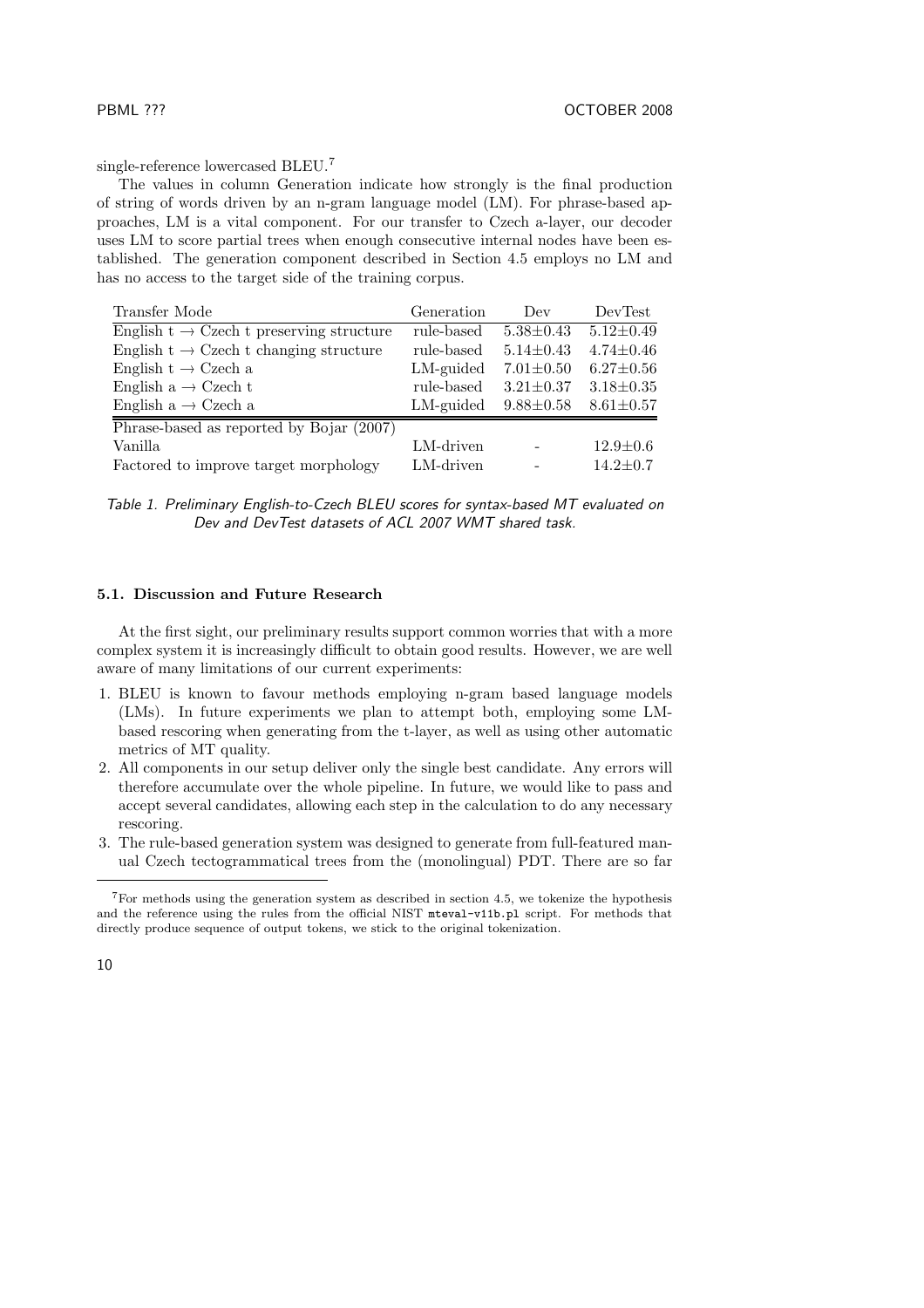no manual Czech trees for a parallel corpus. Our target-side training trees are the result of an automatic analytical and tectogrammatical parsing procedure as implemented by McDonald et al. (2005) and Klimeš (2006), resp. The errors in automatic target-side training trees, together with errors in the tree-to-tree transfer process, pose new challenges to the generation system. A more thorough analysis of which component causes most frequent errors will still have to be done.

4. For the purposes of source-side English analysis, we still rely on simple rules similar to those used by Čmejrek, Cuřín, and Havelka (2003) to convert Collins (1996) parse trees to analytical and tectogrammatical dependency trees. We hope to improve the English-side pipeline soon, using recent parsers and improved tectogrammatical analysis, based on the PEDT manual t-trees described above.

Surprisingly, preserving the structure of English t-tree achieves (insignificantly) better BLEU score than allowing the decoder to use larger treelets to produce structurally different Czech t-trees. One possible explanation is that our current heuristic tree-alignment method performs poorly for t-trees. For all other modes of transfer  $(t\rightarrow a, a\rightarrow t, a\rightarrow a)$ , tree structure modifications gain significant improvements and we use them.

#### **6. Conclusion**

We have described the current status of our ongoing effort to translate from English to Czech via deep syntactic (tectogrammatical) structure. The process involves adaptation of the tectogrammatical layer definition for English, parallel treebank annotation and automatic procedures of source sentence analysis, tree-based transfer and target sentence generation.

Our first empirical results do not reach the phrase-based benchmark and we give several reasons why this is the case. However, the presented system is a finished pipeline that establishes a baseline and allows to evaluate how modifications to individual components influence the end-to-end performance in syntax-based machine translation.

#### **7. Acknowledgment**

The work on this project was partially supported by the grants FP6-IST-5-034291- STP (EuroMatrix), GA405/06/0589, 1ET101120503, 1ET201120505, and GAUK 7643/2007. We would like to thank Zdeněk Žabokrtský for his rules performing automatic annotation of English t-layer.

# **Bibliography**

Bojar, Ondřej and Martin Čmejrek. 2007. Mathematical Model of Tree Transformations. Project Euromatrix - Deliverable 3.2, ÚFAL, Charles University.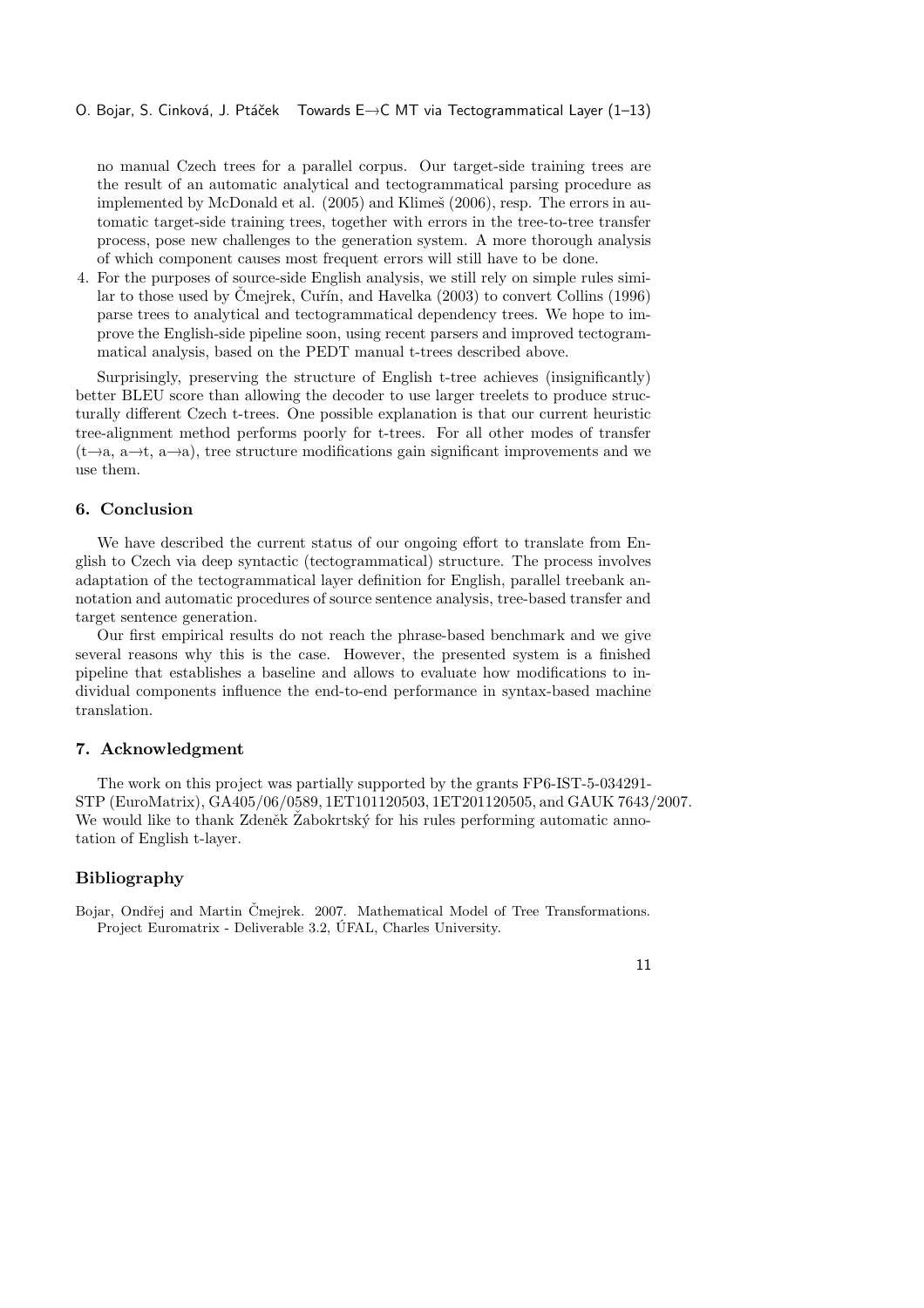- Bojar, Ondřej, Miroslav Janíček, and Miroslav Týnovský. 2008. Implementation of Tree Transfer System. Project Euromatrix - Deliverable 3.3, ÚFAL, Charles University.
- Bojar, Ondřej. 2007. English-to-Czech Factored Machine Translation. In *Proceedings of the Second Workshop on Statistical Machine Translation*, pages 232–239, Prague, Czech Republic, June. Association for Computational Linguistics.
- Chiang, David. 2005. A Hierarchical Phrase-Based Model for Statistical Machine Translation. In *Proceedings of the 43rd Annual Meeting of the Association for Computational Linguistics (ACL'05)*, pages 263–270, Ann Arbor, Michigan, June. Association for Computational Linguistics.
- Cinková, Silvie. 2006. From PropBank to EngValLex: Adapting the PropBank-Lexicon to the Valency Theory of the Functional Generative Description. In *Proc. of LREC*, pages 2170–2175.
- Cinková, Silvie, Jan Hajič, Marie Mikulová, Lucie Mladová, Anja Nedolužko, Petr Pajas, Jarmila Panevová, Jiří Semecký, Jana Šindlerová, Josef Toman, Zdeňka Urešová, and Zdeněk Žabokrtský. 2006. Annotation of English on the tectogrammatical level. Technical report, ÚFAL MFF UK.
- Čmejrek, Martin. 2006. *Using Dependency Tree Structure for Czech-English Machine Translation*. Ph.D. thesis, ÚFAL, MFF UK, Prague, Czech Republic.
- Čmejrek, Martin, Jan Cuřín, and Jiří Havelka. 2003. Czech-English Dependency-based Machine Translation. In *EACL 2003 Proceedings of the Conference*, pages 83–90. Association for Computational Linguistics, April.
- Collins, Michael. 1996. A New Statistical Parser Based on Bigram Lexical Dependencies. In *Proceedings of the 34th Annual Meeting of the Association for Computational Linguistics*, pages 184–191.
- Cuřín, Jan, Martin Čmejrek, Jiří Havelka, Jan Hajič, Vladislav Kuboň, and Zdeněk Žabokrtský. 2004. Prague Czech-English Dependency Treebank Version 1.0. LDC2004T25, ISBN: 1-58563-321-6.
- Hajič, Jan. 2004. *Disambiguation of Rich Inflection (Computational Morphology of Czech)*. Nakladatelství Karolinum, Prague.
- Hajič, Jan, Eva Hajičová, Petr Pajas, Jarmila Panevová, Petr Sgall, and Barbora Vidová Hladká. 2001. Prague Dependency Treebank 1.0. LDC2001T10, ISBN: 1-58563-212-0.
- Hajič, Jan, Jarmila Panevová, Zdeňka Urešová, Alevtina Bémová, Veronika Kolářová-Řezníčková, and Petr Pajas. 2003. PDT-VALLEX: Creating a Large-coverage Valency Lexicon for Treebank Annotation. In J. Nivre and E. Hinrichs, editors, *Proc. of The Second Workshop on Treebanks and Linguistic Theories*, pages 57–68, Vaxjo, Sweden. Vaxjo University Press.
- Hajič, Jan, Jarmila Panevová, Eva Hajičová, Petr Sgall, Petr Pajas, Jan Štěpánek, Jiří Havelka, Marie Mikulová, Zdeněk Žabokrtský, and Magda Ševčíková Razímová. 2006. Prague Dependency Treebank 2.0. LDC2006T01, ISBN: 1-58563-370-4.
- Hajič, Jan, Martin Čmejrek, Bonnie Dorr, Yuan Ding, Jason Eisner, Daniel Gildea, Terry Koo, Kristen Parton, Gerald Penn, Dragomir Radev, and Owen Rambow. 2002. Natural